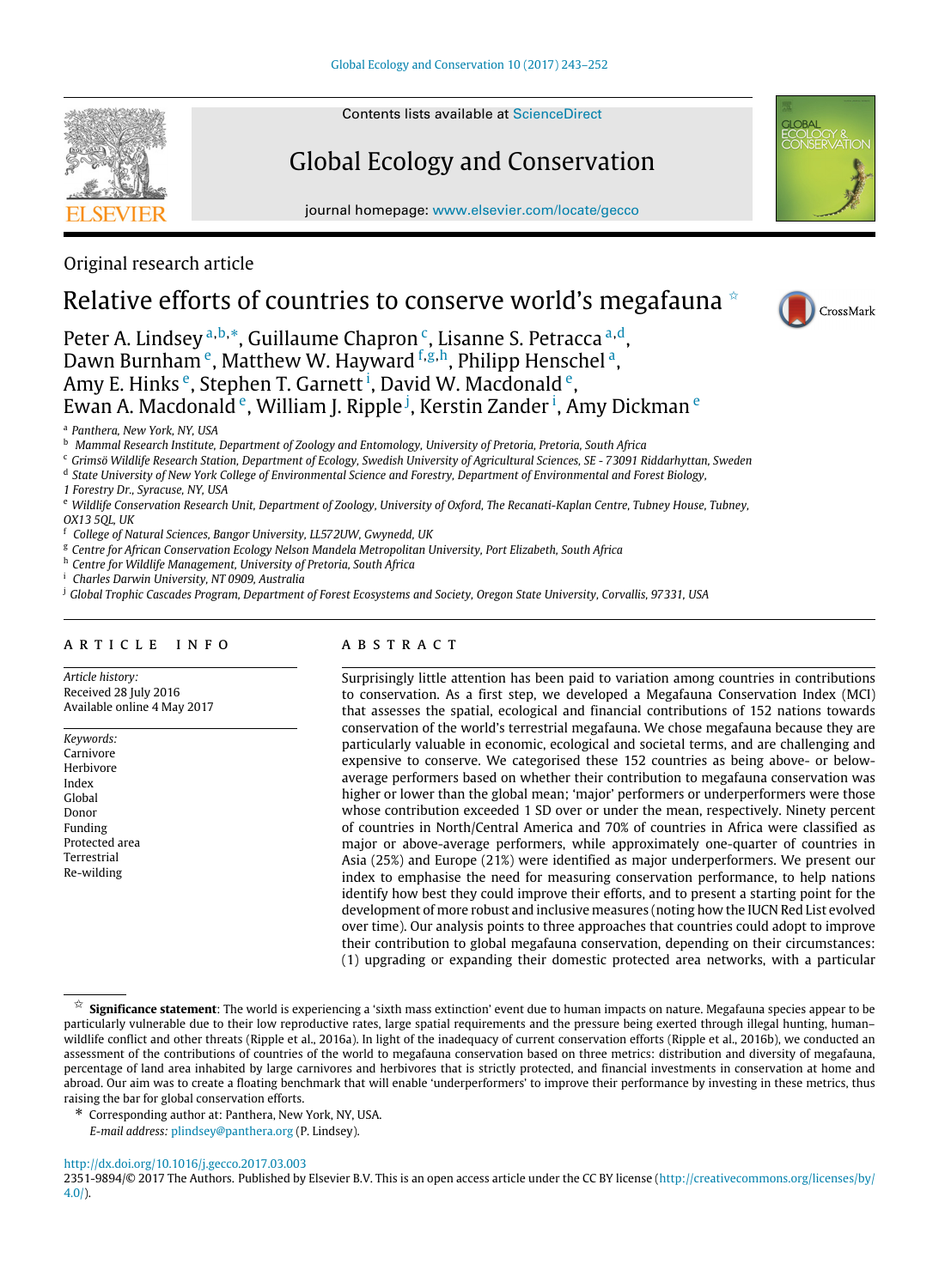emphasis on conserving large carnivore and herbivore habitat, (2) increase funding for conservation at home or abroad, or (3) 'rewilding' their landscapes. Once revised and perfected, we recommend publishing regular conservation rankings in the popular media to recognise major-performers, foster healthy pride and competition among nations, and identify ways for governments to improve their performance.

© 2017 The Authors. Published by Elsevier B.V. This is an open access article under the CC BY license [\(http://creativecommons.org/licenses/by/4.0/\)](http://creativecommons.org/licenses/by/4.0/).

#### **1. Introduction**

Over the course of recent millennia, humans have caused the extinction of large numbers of megafauna species (carnivores that weigh more than ≥15 kg and omnivores and herbivores that weigh ≥100 kg) [\(Braje](#page-8-0) [and](#page-8-0) [Erlandson,](#page-8-0) [2013\)](#page-8-0). The world's remaining megafauna are greatly imperilled and the list of species threatened with extinction by humans is growing [\(Ripple](#page-9-0) [et](#page-9-0) [al.,](#page-9-0) [2016b,](#page-9-0) [forthcoming\)](#page-9-0). Recent studies have indicated that 60% of the world's largest herbivores and 59% of the world's largest carnivores are threatened with extinction [\(Ripple](#page-9-1) [et](#page-9-1) [al.,](#page-9-1) [2014,](#page-9-1) [2015\)](#page-9-1). Such extirpations form part of a wider sixth mass extinction event that seems inevitable unless effective conservation strategies are widely and rapidly implemented [\(Barnosky](#page-8-1) [et](#page-8-1) [al.,](#page-8-1) [2011\)](#page-8-1).

The loss of megafauna species is particularly worrisome for several reasons. Firstly, megafauna have significant cultural and societal value to humans [\(Macdonald](#page-9-2) [et](#page-9-2) [al.,](#page-9-2) [2015\)](#page-9-2). The idea that large charismatic animals still persist in their natural habitats is greatly valued by large sectors of human society [\(Sylven](#page-9-3) [et](#page-9-3) [al.,](#page-9-3) [2012\)](#page-9-3). Megafauna thus have existence values that arguably surpass those of most other species. The charisma of megafauna means they are disproportionately important in terms of engendering interest and willingness to pay for conservation among sectors of the general public [\(Macdonald](#page-9-4) [et](#page-9-4) [al.,](#page-9-4) [2013\)](#page-9-4). Secondly, they tend to play particularly important ecological roles, as megafauna species are often critical to predator– prey cycles, nutrient cycling, seed dispersal and other ecological processes [\(Estes](#page-8-2) [et](#page-8-2) [al.,](#page-8-2) [2011;](#page-8-2) [Ripple](#page-9-1) [et](#page-9-1) [al.,](#page-9-1) [2014,](#page-9-1) [2015\)](#page-9-1). Thirdly, megafauna can have significant economic value if their use values are harnessed appropriately and sustainably. For example, countries such as Kenya, Botswana and South Africa have successfully harnessed the appeal of large mammals to overseas visitors [\(Lindsey](#page-8-3) [et](#page-8-3) [al.,](#page-8-3) [2007\)](#page-8-3), and wildlife-based tourism now comprises significant proportions of their GDPs [\(http://www.wttc.org/,](http://www.wttc.org/) accessed October 2015). Finally, megafauna tend to require large areas for their conservation and so are likely to act as umbrella species whereby their conservation will indirectly benefit a suite of other species [\(Macdonald](#page-9-5) [et](#page-9-5) [al.,](#page-9-5) [2012\)](#page-9-5).

In spite of these values, large mammals are under significant and growing threat. Key challenges include habitat destruction and excessive hunting [\(Ripple](#page-9-1) [et](#page-9-1) [al.,](#page-9-1) [2014,](#page-9-1) [2015\)](#page-9-1), the growing international trade in wildlife parts [\(Challender](#page-8-4) [and](#page-8-4) [MacMillan,](#page-8-4) [2014\)](#page-8-4), and increasing demand for bushmeat [\(Bennett,](#page-8-5) [2002;](#page-8-5) [Lindsey](#page-8-6) [et](#page-8-6) [al.,](#page-8-6) [2013;](#page-8-6) [Ripple](#page-9-6) [et](#page-9-6) [al.,](#page-9-6) [2016a\)](#page-9-6). Human–wildlife conflict represents an additional problem for megafauna in parts of the globe and results in widespread retaliatory killing, particularly of large predators [\(Kissui,](#page-8-7) [2008\)](#page-8-7). As a result of these threats, populations of many megafauna species are declining precipitously [\(Ripple](#page-9-1) [et](#page-9-1) [al.,](#page-9-1) [2014,](#page-9-1) [2015\)](#page-9-1).

Megafauna is challenging to conserve. Many megafauna species have large spatial requirements, resulting in significant blocks of wilderness set aside to accommodate them [\(Macdonald](#page-9-4) [et](#page-9-4) [al.,](#page-9-4) [2013\)](#page-9-4). Some megafauna species are dangerous and/or costly for humans to live with and pose a direct risk to human life, crops, livestock and even pets [\(Thirgood](#page-9-7) [et](#page-9-7) [al.,](#page-9-7) [2005\)](#page-9-7). The high demand for wildlife products means that significant effort and expenditure is required to protect megafauna from poachers [\(Lindsey](#page-8-8) [et](#page-8-8) [al.,](#page-8-8) [2016\)](#page-8-8).

Key among steps taken to improve the conservation prospects of megafauna and other aspects of biodiversity is the establishment of protected areas as refuges for wildlife. Other mechanisms include allocating funding for conservation, either locally or abroad, to allow for interventions that reduce poaching, trade in wildlife body parts and human–wildlife conflict and promote coexistence between megafauna and people. In contrast, some countries have experienced 'rewilding' as a contribution to re-establish megafauna in areas from which they had previously been extirpated [\(Sylven](#page-9-3) [et](#page-9-3) [al.,](#page-9-3) [2012\)](#page-9-3).

Given ongoing declines in populations of megafauna, the nature and scale of these interventions are evidently inadequate, and large budgetary deficits for conservation exist, particularly in the tropics [\(Bruner](#page-8-9) [et](#page-8-9) [al.,](#page-8-9) [2004;](#page-8-9) [Miller,](#page-9-8) [2014\)](#page-9-8). Thus far in the relatively short history of conservation, despite widespread public support for conservation goals in places like the United States (e.g. [Johns,](#page-8-10) [2011\)](#page-8-10), action to halt or reverse declines in many species has been insufficient. As a step to mobilise political support and action, we conducted an assessment of the contributions of nations towards the conservation of megafauna, with the objectives of establishing a running average of conservation effort and encouraging countries falling below that level to increase their efforts (thereby pushing the benchmark upwards).

Here we present a 'Megafauna Conservation Index' (MCI) as a first attempt at establishing this baseline. Specifically, we estimated the diversity of megafauna conserved and the proportion of land area that such species occupy, the proportion of land occupied by these species that is strictly protected, and lastly, the financial contributions of countries to conservation. The last one is more general than the first two, but remains of direct relevance to megafauna conservation in many developing countries due to the importance of funding for ensuring megafauna effective protection.

We present our index with the hope of achieving two outcomes: (a) entrenching the idea that measuring the conservation performance of countries (both relative to other countries and to themselves over time) is a key step towards motivating global elevated effort following [\(Bradshaw](#page-8-11) [et](#page-8-11) [al.,](#page-8-11) [2010\)](#page-8-11); and (b) to present a first attempt at measuring conservation performance, in the expectation that it will be refined over time.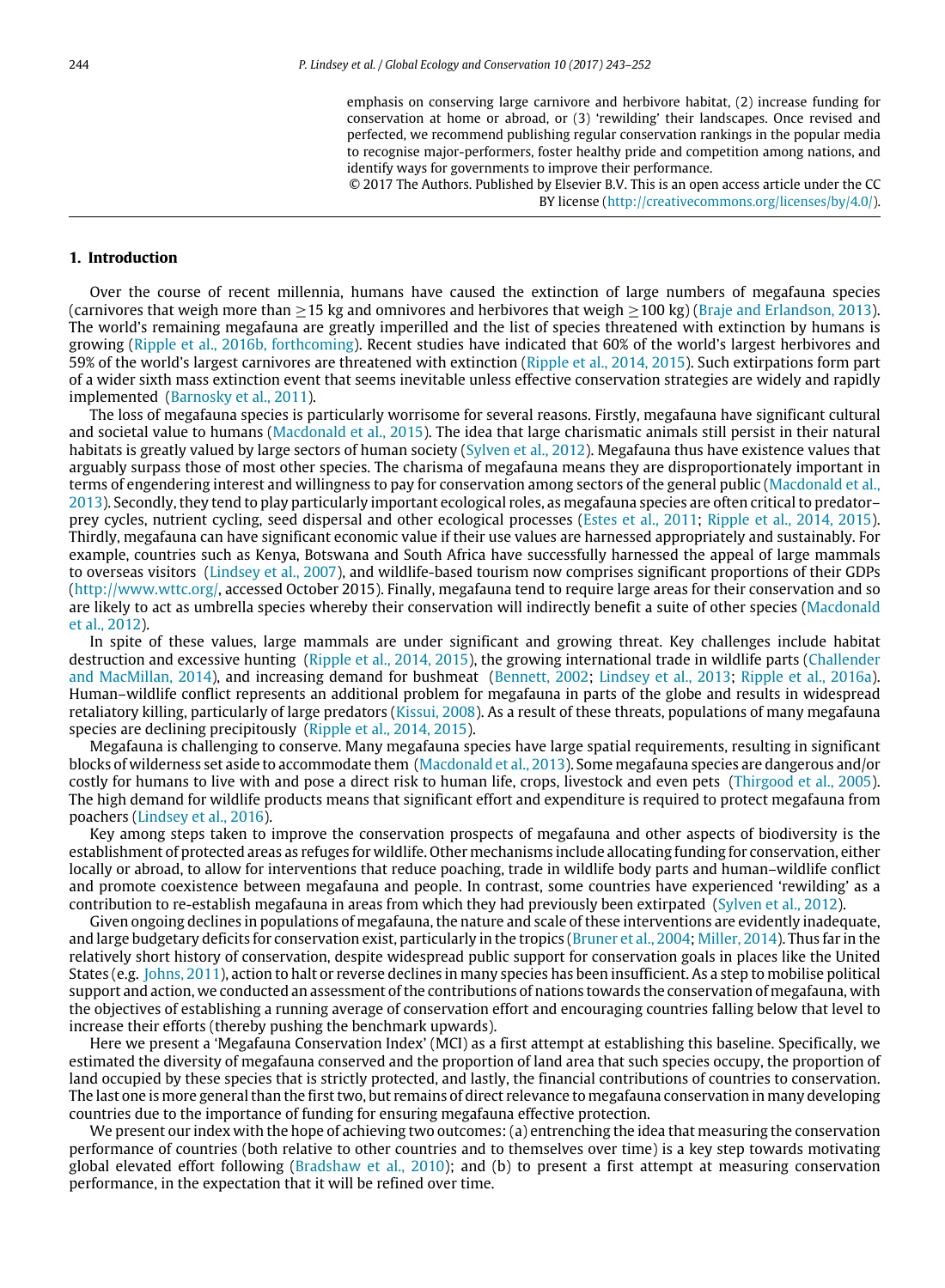## **2. Methods**

We examined contributions to megafauna conservation for 152 countries, while excluding disputed territories, dependencies and undetermined regions. Country shapefiles were obtained from <http://www.naturalearthdata.com/> (accessed May 2015). All spatial analyses were conducted using the Mollweide global projected coordinate system in ArcMap 10.1 [\(ESRI,](#page-8-12) [2012\)](#page-8-12). The MCI for each country comprised ecological, protected area and financial components as detailed below. To be included, a country had to have at least some potential to contribute in all three metrics: thus, for this version of the metric, we have excluded countries with no extant species of megafauna, as they tend to be small island states that would not have any opportunity to score on that metric.

# (i) *Ecological contribution - Megafauna cumulative distribution*

We examined the number of extant large mammal species ('megafauna') within each country's borders. Following [\(Ripple](#page-9-1) [et](#page-9-1) [al.,](#page-9-1) [2014,](#page-9-1) [2015\)](#page-9-1), we defined large mammals as species weighing more than  $\geq$ 15 kg for carnivores and  $\geq$ 100 kg for omnivores and herbivores. We obtained species range maps from the IUCN Red List [\(IUCN,](#page-8-13) [2012\)](#page-8-13). We used ArcMap's Intersect tool to calculate the percentage of a country inhabited by each species. These overlap values were summed to produce the total cumulative percentage of a country covered by herbivore and carnivore separately. For example, if 10% of a country is covered by species A, 30% by species B and 5% by species C, the total megafauna diversity value for the country  $= 0.10 + 0.30 + 0.05 = 0.45$ . This system is additive where more than one megafauna species exists in a given location, taking into account the likely greater costs than if a single species were to occur there. We then multiplied the herbivore and carnivore values to obtained a final ecological contribution metric. We multiplied (as opposed to summing) to avoid distortion created by countries succeeding in herbivore conservation but failing in carnivore conservation.

# (ii) *Protected area contribution - Percentage of megafauna habitat that is strictly protected*

We used the World Database on Protected Areas as our representation of global protected areas [\(IUCN](#page-8-14) [and](#page-8-14) [UNEP-WCMC,](#page-8-14) [2016\)](#page-8-14). Following [Jenkins](#page-8-15) [et](#page-8-15) [al.](#page-8-15) [\(2013\)](#page-8-15), we assigned "strict protection" to areas classified as IUCN protected area categories I–IV, and excluded from our analyses all areas designated by international conventions or agreements and therefore not nationally gazetted. We assigned overlapping polygons in the WDPA shapefile to the category of stricter protection. Shapefiles of protected areas with Categories I–IV were merged and converted to a raster layer at 100 m resolution. The percentage of each country's herbivore and carnivore range that is strictly protected (calculated separately for herbivores and carnivores) was calculated via an intersection of carnivore or herbivore range for each country with that country's strictly protected areas. We then multiplied the herbivore and carnivore values to obtain a final protected area contribution metric. While acknowledging that many Category V and VI parks also contain large viable megafauna populations that live alongside human use, particularly by Indigenous peoples, and that some Category I–IV protected areas encompass towns and intensive agriculture inimical to megafauna, the IUCN categorisation has been adopted globally as a standard despite such inconsistencies in their application [\(Dudley,](#page-8-16) [2008\)](#page-8-16). Furthermore, we acknowledge that 'paper parks' exist, and that these strictly protected areas might be subject to numerous stressors that might reduce their effectiveness. In such cases, however, we expect the megafaunal distributions to reflect this to an increasing extent over time.

#### (iii) *Financial contribution –percentage of GDP allocated to conservation*

The financial contributions of countries through funding for domestic and international conservation efforts were assessed using data from [Waldron](#page-9-9) [et](#page-9-9) [al.](#page-9-9) [\(2013\)](#page-9-9), who assembled a large dataset of conservation spending, including both domestic (within-country) spending and donations made to other countries, and found that the 40 most under-funded countries in their analysis were home to 32% of threatened mammals. Given the level of threat posed to megafauna, we expected funding to have a significant bearing on the conservation prospects of those species. We used data from [Waldron](#page-9-9) [et](#page-9-9) [al.](#page-9-9) [\(2013\)](#page-9-9) on the financial contributions of countries to conservation and adjusted that for national wealth by expressing the sum of the domestic and international spending as a percentage of national gross domestic product (GDP) in international dollars to make it comparable across countries [\(http://data.worldbank.org/indicator,](http://data.worldbank.org/indicator) accessed 2nd March 2015). World Bank data were from 2013, except seven cases where only data from 2012 (5 countries) or 2011 (two countries) were available. If [n](https://www.cia.gov/library/publications/the-world-factbook/rankorder/2004rank.html)o World Bank data were available, we relied on the CIA World Factbook [\(https://www.cia.gov/library/publications/the](https://www.cia.gov/library/publications/the-world-factbook/rankorder/2004rank.html)[world-factbook/rankorder/2004rank.html,](https://www.cia.gov/library/publications/the-world-factbook/rankorder/2004rank.html) accessed 6th May 2015). Countries not listed in either of these sources were excluded from the analysis.

#### *Deriving a megafauna conservation index*

We derived a Megafauna Conservation Index (MCI) by multiplying the ecological, protected area and financial contributions; these values were then logged to correct for over-dispersion of the index.

$$
MCI = \log((AH * AC) * (PH * PC) * F)
$$

Where AH refers to the cumulative % area of herbivores, AC refers to the cumulative % area of carnivores, PH refers to the % of herbivore range protected, PC refers to the % of carnivore range protected and F refers to the total percent of GDP devoted to conservation funding.

For ease of presentation, the MCI index was then standardised into a 0–100 scale.

In cases where the contributions had a value of zero, these were converted to a very small non-zero value that was still below the second-lowest value for those metrics on a raw scale (0.01 for ecological, protected area contributions and 0.00001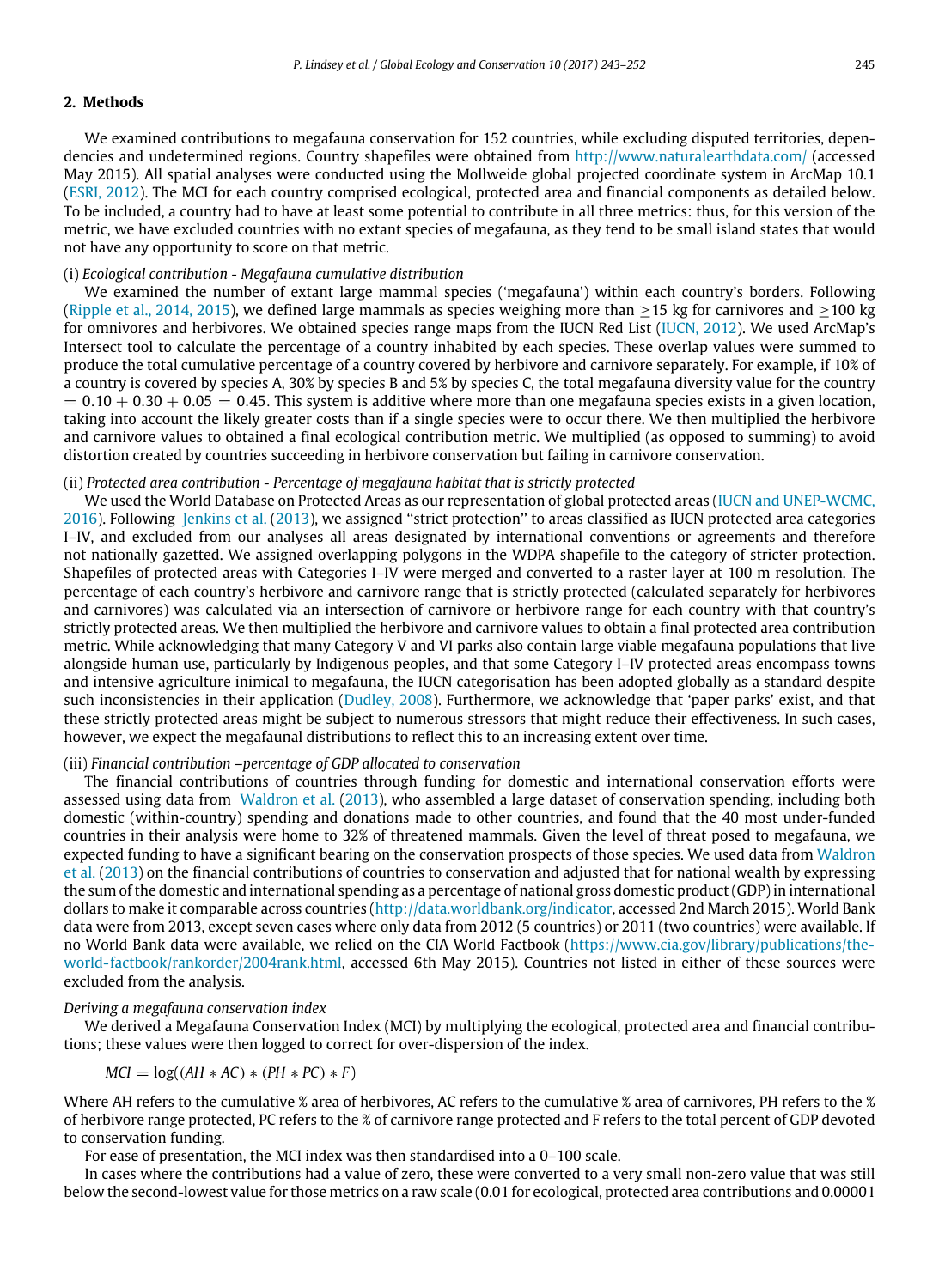#### <span id="page-3-0"></span>**Table 1**

Number and percentage (%) of countries in each continent that are major performers, above-average performers, below-average performers or major under-performers in terms of Megafauna Conservation Index.

|               | Major performer | Above average | Below average | Major underperformer |
|---------------|-----------------|---------------|---------------|----------------------|
| Africa        | 10(21)          | 23(49)        | 8(17)         | 6(13)                |
| Asia          | 3(8)            | 17 (42)       | 10(25)        | 10(25)               |
| Europe        | 3(7)            | 23(55)        | 7(17)         | 9(21)                |
| North America | 3(30)           | 6(60)         | 0(0)          | 1(10)                |
| Oceania       | 0(0)            | 0(0)          | 0(0)          | 1(100)               |
| South America | 0(0)            | 8(67)         | 3(25)         | 1(8)                 |

#### <span id="page-3-1"></span>**Table 2**

Ecological, protected area and financial contributions to the Megafauna Conservation Index scores for five continents (average  $\pm$ SD).

|               | Ecological<br>herbivores | Ecological<br>carnivores | Protected<br>area<br>herbivores | Protected<br>area<br>carnivores | Financial           | Standardised<br>MCI score |
|---------------|--------------------------|--------------------------|---------------------------------|---------------------------------|---------------------|---------------------------|
| Africa        | $324 + 275$              | $255 + 112$              | $6 + 5$                         | $7 + 11$                        | $0.0075 + 0.0149$   | $72 + 21$                 |
| Asia          | $76 + 74$                | $201 + 98$               | $8 + 10$                        | $10 \pm 15$                     | $0.0033 \pm 0.0087$ | $59 + 27$                 |
| Europe        | $84 + 55$                | $86 + 89$                | $6 \pm 6$                       | $6 + 5$                         | $0.0191 + 0.0323$   | $64 + 23$                 |
| North America | $78 + 45$                | $158 + 41$               | $10 + 7$                        | $10 + 7$                        | $0.018 + 0.0264$    | $79 + 19$                 |
| South America | $65 + 33$                | $181 + 84$               | $6 + 6$                         | $6 + 6$                         | $0.0019 + 0.0014$   | $67 + 19$                 |

for financial contributions because GDP values tended to be much lower than minimum values for the landscape metrics) so the zero values did not cancel out contributions to megafauna conservation using the other metrics.

Countries were defined as above-average performers if their MCI value was above the mean and below-average performers if their MCI value was below the mean. Countries more than one standard deviation (SD) above the mean MCI were classed as major performers, while those more than 1 SD below the mean MCI were major underperformers.

#### **3. Results**

Fifty-six countries contributed less than the average, with 28 ranked as below-average performers and 28 ranked as major underperformers [\(Table 1](#page-3-0) & S1, Fig. S1). The remaining 96 countries were above-average performers, with 19 ranked as major performers. Botswana ranked the highest followed by Namibia, Tanzania, Bhutan and Zimbabwe [\(Fig. 2,](#page-4-0) Table S1) (see [Fig. 1\)](#page-4-1).

North/Central America had a relatively high proportion of above-average performing countries (90%) and the highest proportion of major performers (30%), whereas South America had a high proportion of above-average performers (67%) but no countries in the major performer category [\(Table 1,](#page-3-0) Fig. S1). North America and Africa had 90% and 70% countries with above-average MCI scores, respectively (Fig. S1). The five best-performing countries for the ecological component were Botswana, Tanzania, Zimbabwe, Kenya and Zambia, with the first 22 countries for this component of MCI all being from the African continent (Table S1). The five best-performing countries for the protected area component were Bhutan, Taiwan, Sri Lanka, Equatorial Guinea and Thailand (Table S1). The five best-performing countries for the financial component were Denmark, Italy, Canada, Namibia and Switzerland, with the richest countries allocating a disproportionately large share of their GDP to conservation (Table S1).

The mean wealth of all countries with an above-average MCI score was US\$15,586.9  $\pm$  US\$15,843.71 per capita adjusted for purchasing power parity, significantly less than those with a below average MCI score (US\$ 24,145.73  $\pm$  US\$27,506.22) (Welch two-sample  $t = -2.131$ , df = 76.686,  $p = 0.036$ ), indicating that per capita wealth may be an important driver of whether MCI scores fall above or below the mean. Overall, countries in Africa had the highest mean MCI scores (255.99  $\pm$ 825.97), followed by those in North/Central America (78.51  $\pm$ 132.80), Asia (36.11  $\pm$ 170.85), Europe (21.42  $\pm$  75.10) and South America (3.29  $\pm$ 6.43) [\(Table 2\)](#page-3-1).

Continents varied markedly in the relative contribution of each component to their overall MCI [\(Fig. 3,](#page-5-0) Figs. S2, S3, S4). Oceania was excluded from these comparisons as it was represented solely by Australia. African countries scored highly on the ecological component, with  $324\pm274\%$  occupied by herbivores ( $255\pm112\%$  occupied by carnivores) compared to next-best continents, with an average of 83 $\pm$ 73% for herbivores in Europe and 200 $\pm$ 97% for carnivores in Asia [\(Table 2\)](#page-3-1). Asiatic and North American countries scored the best for the protected area component for herbivores (9.9  $\pm$ 14.8% for Asia and 9.9  $\pm$ 6.7 for North America) and carnivore (7.9  $\pm$ 10.2% for Asia and 10.5  $\pm$ 7.2 for North America) [\(Table 2,](#page-3-1) Fig. S3). The MCI scores of European countries were particularly affected by a limited spread of their megafauna [\(Fig. 3\)](#page-5-0), but European and North American countries compensated by contributing more funding to conservation than those in other continents [\(Table 2,](#page-3-1) Fig. S4).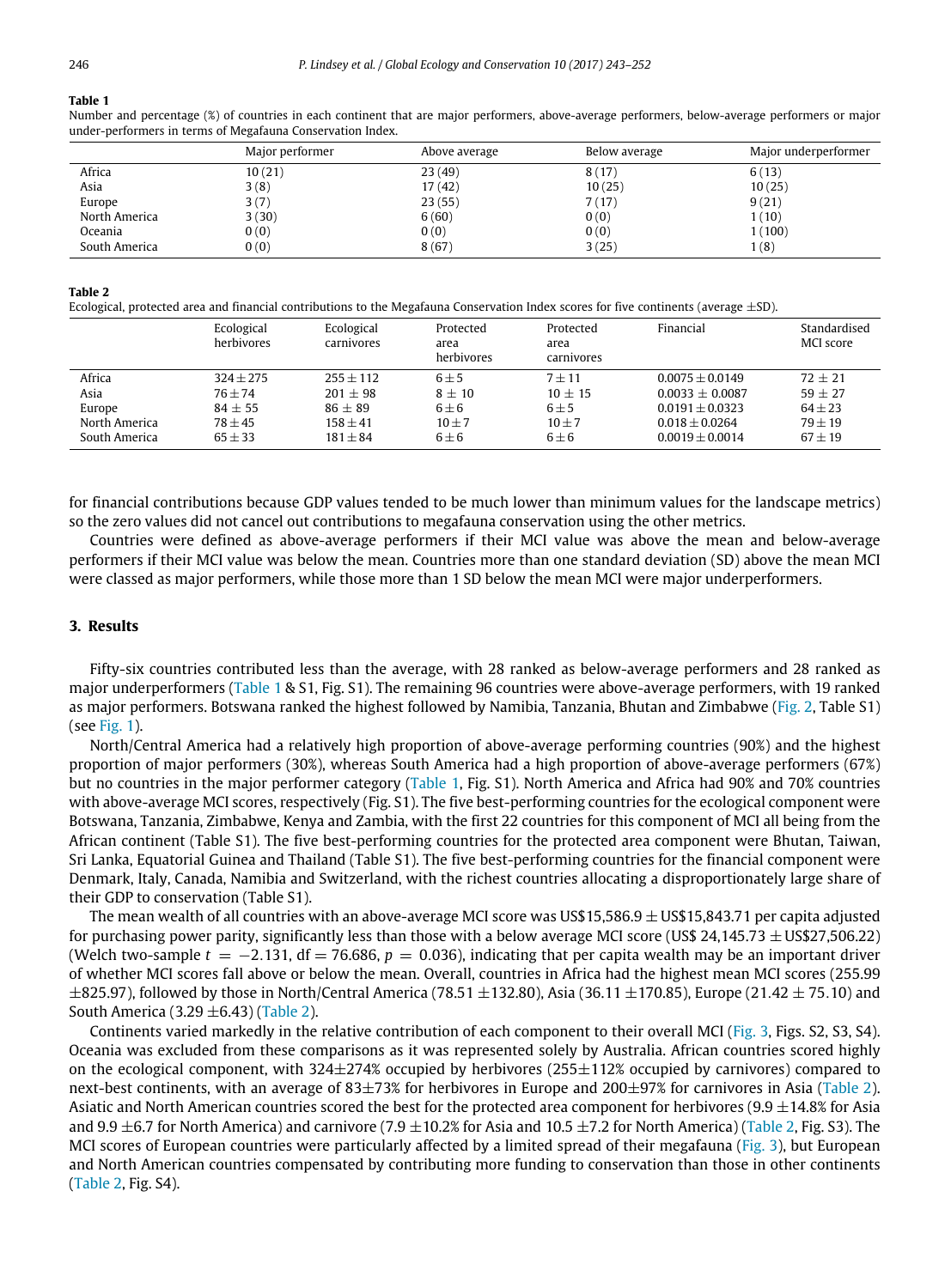**Standardised Megafauna Conservation Index** 

<span id="page-4-1"></span>

**Fig. 1.** World map of standardised Megafauna Conservation Index scores.

<span id="page-4-0"></span>

**Fig. 2.** Standardised Megafauna Conservation Index scores for the 20 top performing countries.

# **4. Discussion**

Megafauna impose a disproportionately large cost on the range states that conserve them. The MCI offers a new way to acknowledge those countries that are investing satisfactorily in megafauna conservation, and to encourage countries that are avoiding this responsibility to do more. We expect that refinements of this index will yield an increasingly robust indicator of global investment in megafauna conservation.

# **Geographic variation in the nature of contributions to conservation**

Continents and countries differ in the scale and types of contributions they make to the conservation of megafauna. Some countries have limited protected area networks and few large mammals, but contribute to conservation through financial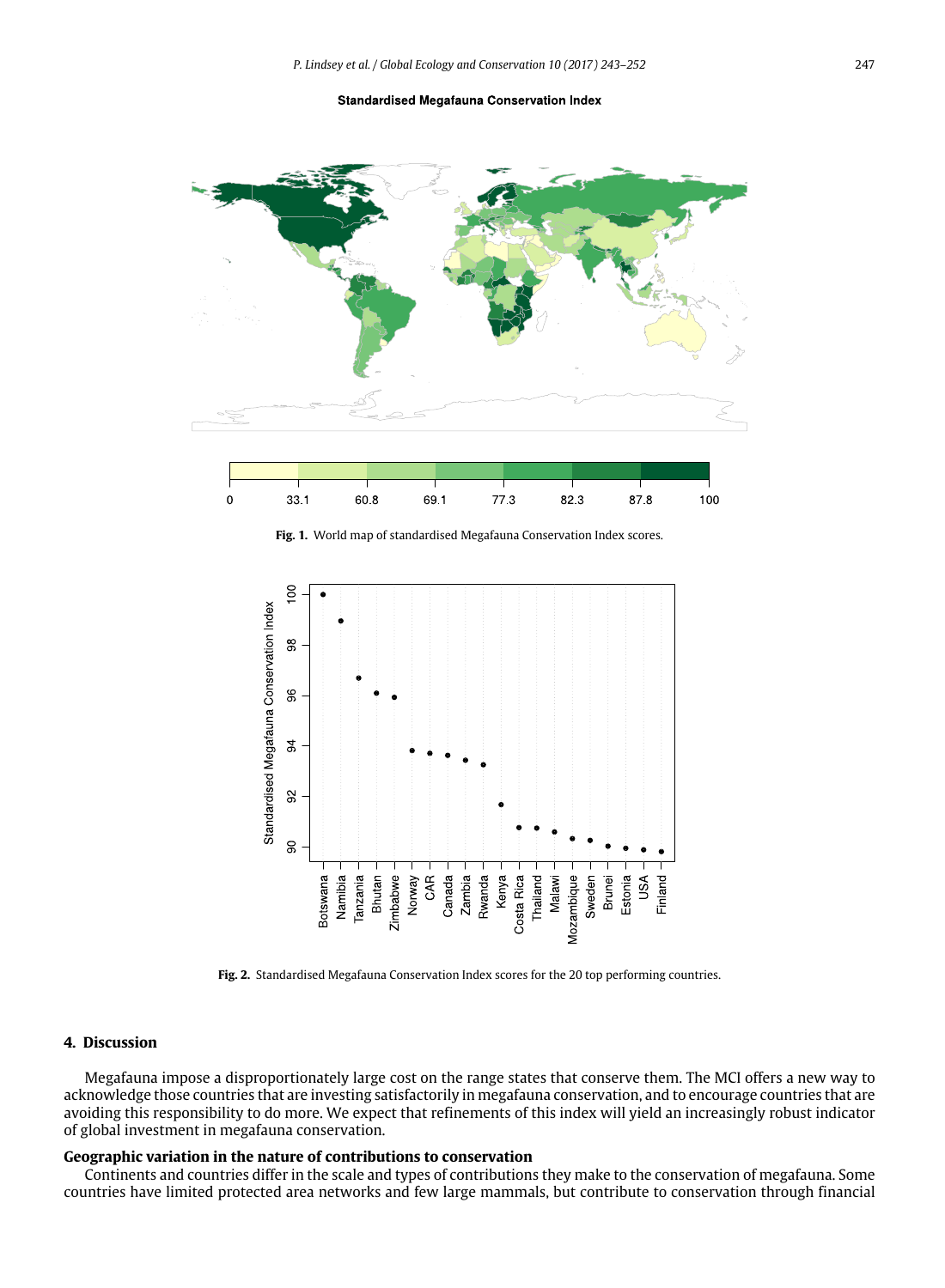<span id="page-5-0"></span>

**Fig. 3.** Relative importance of the ecological (herbivores: Eco.H, carnivores: Eco.C), protected area (herbivores: PA.H, carnivores: PA.C), and financial (GDP) components in the Megafauna Conservation Index scores of.

support for conservation in other countries. Some countries have vast protected area networks and significant populations of megafauna, but limited means to protect them. The top performing countries in our analysis, such as Botswana, Tanzania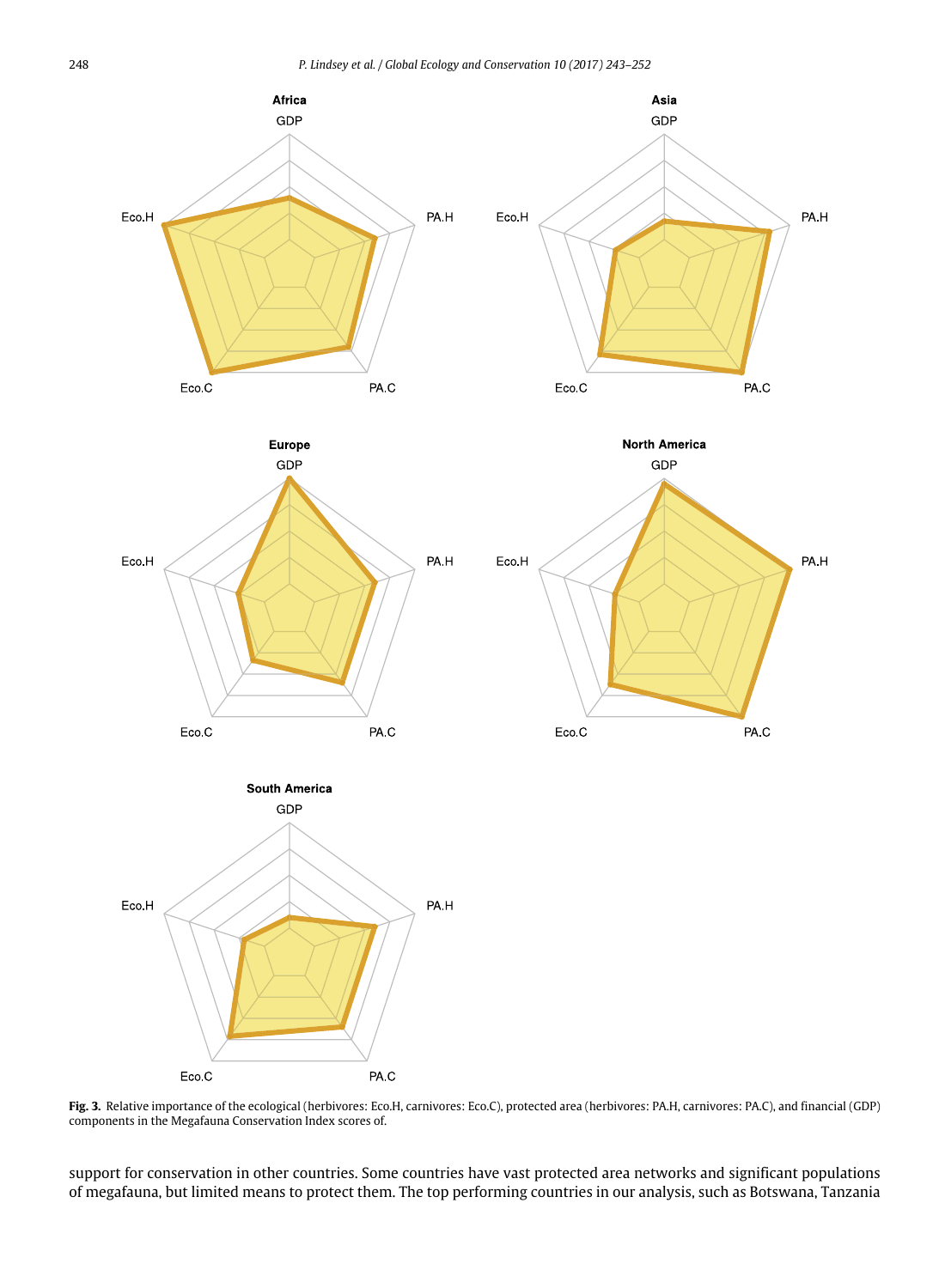and Zimbabwe, score comparatively highly for two or all three of our metrics. We caution, however, that scoring highly relative to other countries does not necessarily mean that efforts by a particular country are adequate. Examples are some African countries where wildlife populations even in many protected areas are declining and depleted [\(Lindsey](#page-9-10) [et](#page-9-10) [al.,](#page-9-10) [2014,](#page-9-10) [2017\)](#page-9-10). The worst performers, on the other hand, tended to score poorly on all three components. Asia, which has the most countries performing below the mean MCI score, is characterised by particularly steep declines in wildlife populations and high rates of land clearing in protected areas [\(Nagendra,](#page-9-11) [2008;](#page-9-11) [Di Marco](#page-8-17) [et](#page-8-17) [al.,](#page-8-17) [2014\)](#page-8-17).

Below-average performer and major underperformer countries benefit from the global ecosystem services, existence values and direct use values associated with megafauna and wild lands in other countries without incurring the costs [\(Balmford](#page-8-18) [et](#page-8-18) [al.,](#page-8-18) [2003\)](#page-8-18). These inequalities in contribution (or burden) provide a framework for those countries contributing less to conservation to identify the extra commitment required to match the level of those performing best, or at least to the average level. Elevated investment by countries performing below the mean would gradually increase the global megafauna conservation standard, thus motivating elevated effort from other countries. In its present form, countries would be able to improve their ranking, depending on their circumstances, by (1) upgrading or expanding their domestic protected area networks, (2) increasing funding for conservation at home or abroad, or (3) 'rewilding' their landscape. Refinements of this index might also recognise alternative types of contribution.

#### **The case for upgrading protected area networks**

Countries are being encouraged to invest in their own protected area networks and to work towards the Aichi targets set by the Convention for Biological Diversity for 2011–2020, whereby at least 17% of terrestrial and inland water and 10% of coastal waters should be protected. These protected area networks are expected to be ecologically representative, well managed and well connected with surrounding ecosystems [\(Bertzky](#page-8-19) [et](#page-8-19) [al.,](#page-8-19) [2012\)](#page-8-19). If countries with MCI scores below the mean (and others with under-sized or poorly resourced protected area networks) could be encouraged to invest more in their own protected area networks, this would help ensure that protected area coverage is more evenly spread across the globe, and also ensure that priority areas for the conservation of various taxa are encompassed [\(Jenkins](#page-8-15) [et](#page-8-15) [al.,](#page-8-15) [2013\)](#page-8-15). Expanding protected areas could confer improved ecosystem services, such as the retention of clean water supplies or carbon sequestration [\(De Barros](#page-8-20) [et](#page-8-20) [al.,](#page-8-20) [2014\)](#page-8-20), and encompass habitats and species that are currently poorly represented in existing protected area networks [\(Beresford](#page-8-21) [et](#page-8-21) [al.,](#page-8-21) [2011\)](#page-8-21). Expanded protected area networks could also provide opportunities for tourism, local employment and economic growth [\(Sylven](#page-9-3) [et](#page-9-3) [al.,](#page-9-3) [2012\)](#page-9-3).

#### **The case of increasing funding for conservation**

Global funding for conservation is inadequate and unevenly distributed, both in terms of donors and recipients *.*[\(Balmford](#page-8-22) [and](#page-8-22) [Whitten,](#page-8-22) [2003\)](#page-8-22). Protected area networks have expanded in many countries, and yet conservation budgets have often declined [\(Balmford](#page-8-18) [et](#page-8-19) [al.,](#page-8-19) [2003;](#page-8-18) [Cumming,](#page-8-23) [2004;](#page-8-23) [Bertzky](#page-8-19) et al., [2012\)](#page-8-19). Effective protection of megafauna is particularly expensive due to the large areas required, the associated human–wildlife conflict and the extreme measures often required to protect such species from poachers [\(Leader-Williams](#page-8-24) [et](#page-8-24) [al.,](#page-8-24) [1990;](#page-8-24) [Lindsey](#page-9-12) [and](#page-9-12) [Taylor,](#page-9-12) [2012\)](#page-9-12). Total domestic expenditure on biodiversity conservation equates to ∼USD14.5 billion/year, 94% of which is spent in developed countries by developed countries [\(Waldron](#page-9-9) [et](#page-9-9) [al.,](#page-9-9) [2013\)](#page-9-9). The funding shortfall for the existing global protected area network range has been estimated at USD3.9 billion/year [\(McCarthy](#page-9-13) [et](#page-9-13) [al.,](#page-9-13) [2012\)](#page-9-13). These shortfalls frequently manifest in a failure to protect megafauna and other aspects of biodiversity from anthropogenic pressures, such as poaching and human encroachment [\(Nature](#page-9-14) [Editorial,](#page-9-14) [2014\)](#page-9-14). While some of the data used on funding for conservation are outdated, our analysis suggests that this shortfall could be met if underperforming countries increased funding for conservation to the 0.03% of GDP recommended by [\(Mansourian](#page-9-15) [and](#page-9-15) [Dudley,](#page-9-15) [2008\)](#page-9-15). However, a much greater amount, of USD76.1 billion/year, would be required to protect all terrestrial sites of significance for birds and other taxa [\(McCarthy](#page-9-13) [et](#page-9-13) [al.,](#page-9-13) [2012\)](#page-9-13), not to mention marine systems. Over time, such an amount could conceivably be approached if the international MCI mean level increased.

# *Investing more in conservation domestically*

The economic and ecological values associated with megafauna and protected area networks dwarf the costs of protection in many parts of the world [\(Watson](#page-9-16) [et](#page-9-16) [al.,](#page-9-16) [2014\)](#page-9-16). However, often those benefits (or the potential for deriving them in future) are not recognised, which may explain the reluctance of some countries to invest in the protection of their megafauna or in the management of protected areas. Even in Africa, where 70% of countries perform well, only a handful have invested sufficiently in protection of their wildlife and in development of appropriate infrastructure to allow for the derivation of significant benefits from wildlife-based tourism [\(Lindsey](#page-9-10) [et](#page-9-10) [al.,](#page-9-10) [2014\)](#page-9-10). Many other African countries invest far less than is necessary for effective conservation [\(Packer](#page-9-17) [et](#page-9-17) [al.,](#page-9-17) [2013;](#page-9-17) [Lindsey](#page-8-8) [et](#page-8-8) [al.,](#page-8-8) [2016\)](#page-8-8) and may lose many of their most valuable biological assets before benefit from them significantly. Investing in conservation at home helps protect natural assets and secure ecosystem services, and even modest increases in investment can dramatically improve conservation effectiveness [\(Bruner](#page-8-9) [et](#page-8-9) [al.,](#page-8-9) [2004\)](#page-8-9).

#### *Increasing international funding for conservation*

Industrialised countries have never fulfilled agreements made at the 1992 Rio summit to allocate USD2 billion/year in international conservation aid [\(Miller,](#page-9-8) [2014\)](#page-9-8); currently, they donate only ∼USD1.1 billion/year, a figure that has remained roughly constant since 2002 [\(Miller,](#page-9-8) [2014\)](#page-9-8). Furthermore, our data indicate that richer countries were less likely to be above the mean MCI than poor countries. Such countries could improve their MCI score by contributing more funding to conservation efforts internationally. Such contributions could be important as the discrepancy between funding needs and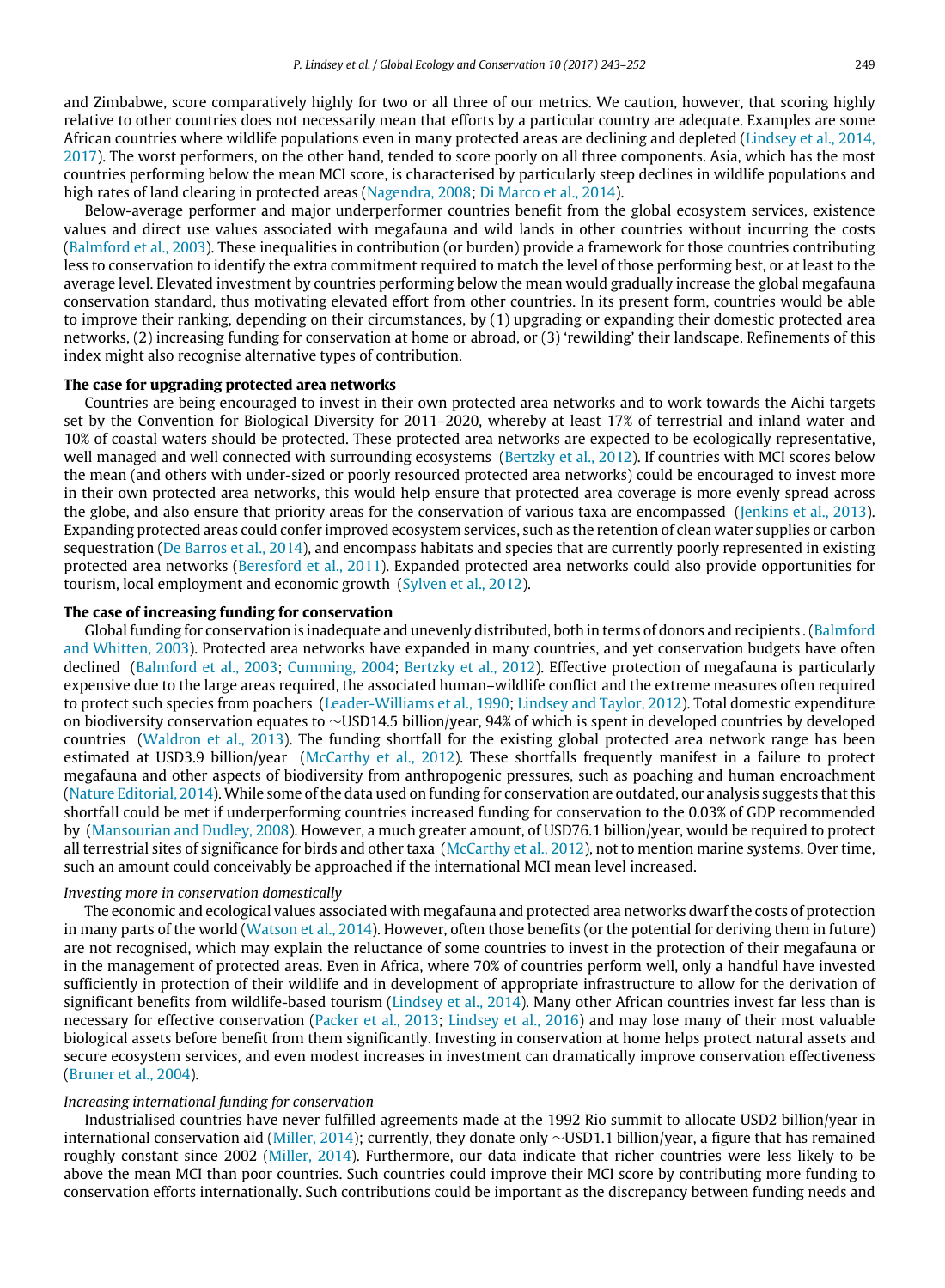funding availability is higher in poorer tropical countries than in the developed world [\(Bruner](#page-8-9) [et](#page-8-9) [al.,](#page-8-9) [2004\)](#page-8-9), a gap of 95% for protected areas in Africa, compared to ∼80% in Europe, 50% in Oceania and <20% in North America [\(Balmford](#page-8-18) [et](#page-8-18) [al.,](#page-8-18) [2003\)](#page-8-18). Many African countries are experiencing high rates of human and livestock population growth, poverty and a high degree of reliance on natural resource consumption, resulting in severe pressure on megafauna from illegal hunting, human– wildlife conflict and habitat loss [\(Nagendra,](#page-9-11) [2008;](#page-9-11) [Lindsey](#page-8-25) [et](#page-8-25) [al.,](#page-8-25) [2012\)](#page-8-25). Species diversity and vulnerabilities are higher in the tropics than in temperate latitudes [\(Balmford](#page-8-18) [et](#page-8-18) [al.,](#page-8-18) [2003\)](#page-8-18), including for megafauna. Investing in conservation in the tropics is likely to be most cost-effective owing to lower land prices, reduced need to rehabilitate human-modified lands, lower protected area management costs [\(Bruner](#page-8-9) [et](#page-8-9) [al.,](#page-8-9) [2004;](#page-8-9) [Mansourian](#page-8-16) [and](#page-8-16) [Dudley,](#page-8-16) [2008\)](#page-8-16) and, for foreign investment, better exchange rates [\(Garnett](#page-8-26) [et](#page-8-26) [al.,](#page-8-26) [2011\)](#page-8-26). Investing in conservation efforts internationally can also potentially help to stimulate job creation, economic growth and economic diversification by helping to protect assets which can provide the basis for development of tourism industries [\(Lindsey](#page-8-8) [et](#page-8-8) [al.,](#page-8-8) [2016\)](#page-8-8).

### **The case for rewilding landscapes**

Nations from which megafauna has been partially or completely extirpated could increase their MCI score through a process of rewilding by reintroducing or tolerating natural expansions of large animals that were previously in the landscape. Although inhabitants of developed countries have been unwilling, in some cases, to live with large dangerous animals while expecting other (often poorer) people to do so in the tropics [\(Wilson,](#page-9-18) [2004\)](#page-9-18), rewilding has gained increasing attention in recent years [\(Sylven](#page-9-3) [et](#page-9-3) [al.,](#page-9-3) [2012\)](#page-9-3). In some instances, rewilding may occur naturally. For example, rewilding in many European countries has resulted from societal and land-use changes, which have reduced hunting of ungulates for food and persecution of predators [\(Breitenmoser,](#page-8-27) [1998\)](#page-8-27). Rewilding can help to re-establish lost ecological processes and improve ecological functioning [\(Sandom](#page-9-19) [and](#page-9-19) [Macdonald,](#page-9-19) [2015\)](#page-9-19), confer significant happiness through existence values [\(Sylven](#page-9-3) [et](#page-9-3) [al.,](#page-9-3) [2012\)](#page-9-3) and potentially enhance tourism industries.

#### **The validity of our approach**

We recognise that measuring contributions to conservation is complicated and is likely to be contentious. However, we feel that measurements of national conservation performance are lacking and, if they were in place, countries would be encouraged to put in greater effort –which is so urgently needed in the face of the current extinction crisis. We thus present our paper as a statement of need, and as a first attempt at developing a measurement of performance.

We recognise that our metric does not capture many of the nuances associated with the different ways that countries contribute to conservation. However, the metric does capture three key areas in which countries contribute to conservation –through the setting aside of land (which is important for all aspects of terrestrial biodiversity), financial contributions to conservation (which are required to safeguard biodiversity from anthropogenic impacts) and through the preservation of megafauna, which is important for ecosystem processes and cultural, human psychological, and economic reasons. Authors considering refinements of our index might incorporate measures of biodiversity more generally, or include measures of effectiveness regarding the conservation of other terrestrial taxa or marine species.

We also acknowledge there are some challenges with the metrics we have used. For example, as noted above, some countries have large and diverse populations of megafauna in protected areas of categories other than those considered in our paper. Similarly, our measure of performance related to megafauna does not measure trends in the distribution or populations of megafauna species, and it is certainly the case that some countries that we identified as being performers are currently undergoing drastic losses of megafauna, although this is likely to be captured by the index via a decline in the MCI over time. One way our index could be improved is by introducing a measure of megafauna diversity and distribution relative to that of a decade or two previously, challenges with data availability notwithstanding. The data we have used could also be refined. For example, the wolf distribution in the best performing European country –Norway–is smaller than indicated by the IUCN Red List [\(Chapron](#page-8-28) [et](#page-8-28) [al.,](#page-8-28) [2014\)](#page-8-28), and the financial contribution to predator conservation in Norway probably includes funds aimed at keeping predator population as low as possible [\(Immonen](#page-8-29) [and](#page-8-29) [Husby,](#page-8-29) [2016\)](#page-8-29), which hardly qualifies as conservation [\(Trouwborst](#page-9-20) [et](#page-9-20) [al.,](#page-9-20) [in](#page-9-20) [press\)](#page-9-20). Similarly, data on global financial contributions to conservation require updating and refining.

Some countries lost their megafauna during the Pleistocene and so are not able to score as highly as countries where such extinctions did not happen. However, we argue that such countries do not have to grapple with the challenges of living with such species, and so could contribute to global conservation in other ways, such as through funding for conservation or through setting aside land that preserves other aspects of biodiversity. The substitutability of the metrics means that countries can be recognised for contributing to conservation in different ways, acknowledging differences in wealth and environmental history.

Lastly, [Newton](#page-9-21) [\(2011\)](#page-9-21) highlights the risk associated with establishing indicators, due to Goodhart's law, which essentially states that 'When a measure becomes a target, it ceases to become a good measure', because of a tendency of those being measured to manipulate information to score well according to the measure. This is clearly a consideration, and so the application of an index like our MCI would require caution and cognisance of this rule. [Newton](#page-9-21) [\(2011\)](#page-9-21) suggests that the risks associated with applying indices might be overcome through the development of an independent monitoring authority to manage the reporting and assessment process.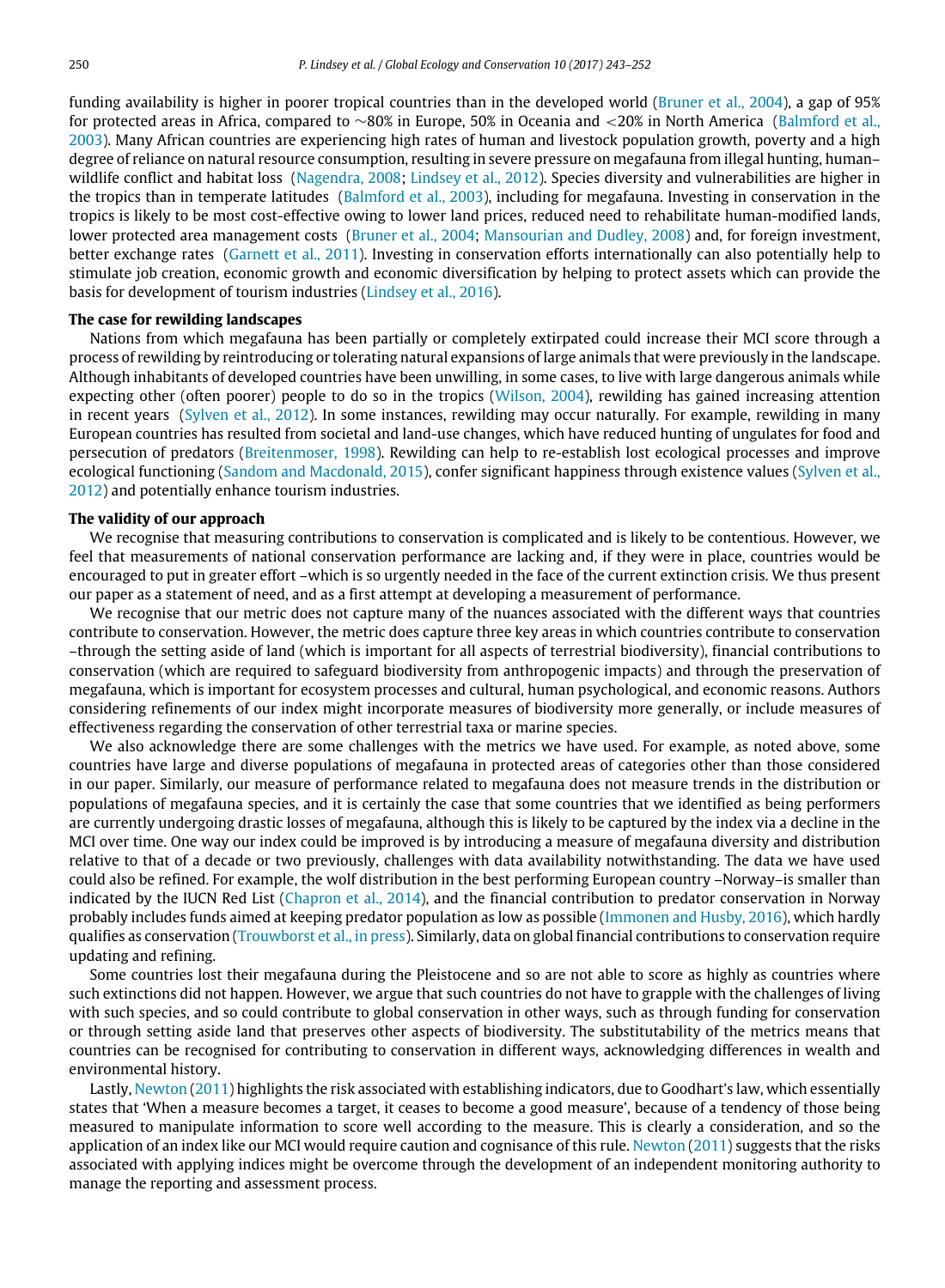## **5. Conclusion**

Our study illustrates inequities among countries in their contributions to the conservation of megafauna, and establishes a mechanism for handling that aspect of biodiversity as a global asset and a shared responsibility. We present our index to initiate a discussion on measuring international contributions to conservation. Ultimately, we would like to see annual conservation rankings published in the popular media, recognising major-performers, fostering healthy pride and competition among countries and identifying the best ways for governments to improve their performance. Such rankings would require dedicated data compilation for each of the metrics but is warranted given the value of the biodiversity assets under threat.

# **Appendix A. Supplementary data**

Supplementary material related to this article can be found online at [http://dx.doi.org/10.1016/j.gecco.2017.03.003.](http://dx.doi.org/10.1016/j.gecco.2017.03.003)

# **References**

<span id="page-8-18"></span>[B](http://refhub.elsevier.com/S2351-9894(16)30080-4/sb1)almford, A., Gaston, K.J., Blyth, S., James, A., Kapos, V., [2003.](http://refhub.elsevier.com/S2351-9894(16)30080-4/sb1) [Global variation in terrestrial conservation costs, conservation benefits, and unmet conservation](http://refhub.elsevier.com/S2351-9894(16)30080-4/sb1) [needs.](http://refhub.elsevier.com/S2351-9894(16)30080-4/sb1) [Proc. Natl. Acad. Sci. USA](http://refhub.elsevier.com/S2351-9894(16)30080-4/sb1) [100,](http://refhub.elsevier.com/S2351-9894(16)30080-4/sb1) [1046–1050.](http://refhub.elsevier.com/S2351-9894(16)30080-4/sb1)

<span id="page-8-22"></span>Balmford, A., Whitten, T., [2003.](http://refhub.elsevier.com/S2351-9894(16)30080-4/sb2) [Who should pay for tropical conservation, and how could the costs be met?](http://refhub.elsevier.com/S2351-9894(16)30080-4/sb2) [Oryx](http://refhub.elsevier.com/S2351-9894(16)30080-4/sb2) [37,](http://refhub.elsevier.com/S2351-9894(16)30080-4/sb2) [238–250.](http://refhub.elsevier.com/S2351-9894(16)30080-4/sb2)

- <span id="page-8-1"></span>[B](http://refhub.elsevier.com/S2351-9894(16)30080-4/sb3)arnosky, A.D., Matzke, N., Tomiya, S., Wogan, G.O., Swartz, B., Quental, T.B., Marshall, C., McGuire, J.L., Lindsey, E.L., Maguire, K.C., [2011.](http://refhub.elsevier.com/S2351-9894(16)30080-4/sb3) [Has the Earth/'s](http://refhub.elsevier.com/S2351-9894(16)30080-4/sb3) [sixth mass extinction already arrived?](http://refhub.elsevier.com/S2351-9894(16)30080-4/sb3) [Nature](http://refhub.elsevier.com/S2351-9894(16)30080-4/sb3) [471,](http://refhub.elsevier.com/S2351-9894(16)30080-4/sb3) [51–57.](http://refhub.elsevier.com/S2351-9894(16)30080-4/sb3)
- <span id="page-8-5"></span>Bennett, E.L., [2002.](http://refhub.elsevier.com/S2351-9894(16)30080-4/sb4) [Is there a link between wild meat and food security?](http://refhub.elsevier.com/S2351-9894(16)30080-4/sb4) [Conserv. Biol.](http://refhub.elsevier.com/S2351-9894(16)30080-4/sb4) [16,](http://refhub.elsevier.com/S2351-9894(16)30080-4/sb4) [590–592.](http://refhub.elsevier.com/S2351-9894(16)30080-4/sb4)
- <span id="page-8-21"></span>[B](http://refhub.elsevier.com/S2351-9894(16)30080-4/sb5)eresford, A., Buchanan, G., Donald, P., Butchart, S., Fishpool, L., Rondinini, C., [2011.](http://refhub.elsevier.com/S2351-9894(16)30080-4/sb5) [Poor overlap between the distribution of protected areas and globally](http://refhub.elsevier.com/S2351-9894(16)30080-4/sb5) [threatened birds in Africa.](http://refhub.elsevier.com/S2351-9894(16)30080-4/sb5) [Animal Conserv.](http://refhub.elsevier.com/S2351-9894(16)30080-4/sb5) [14,](http://refhub.elsevier.com/S2351-9894(16)30080-4/sb5) [99–107.](http://refhub.elsevier.com/S2351-9894(16)30080-4/sb5)
- <span id="page-8-19"></span>[B](http://refhub.elsevier.com/S2351-9894(16)30080-4/sb6)ertzky, B., Corrigan, C., Kemsey, J., Kenney, S., Ravilious, B.C., Burgess, N., [2012.](http://refhub.elsevier.com/S2351-9894(16)30080-4/sb6) [Protected Planet Report 2012: Tracking Progress Towards Global Targets](http://refhub.elsevier.com/S2351-9894(16)30080-4/sb6) [for Protected Areas.](http://refhub.elsevier.com/S2351-9894(16)30080-4/sb6) [IUCN,](http://refhub.elsevier.com/S2351-9894(16)30080-4/sb6) [Gland, Switzerland.](http://refhub.elsevier.com/S2351-9894(16)30080-4/sb6)

<span id="page-8-11"></span>Bradshaw, C.J., Giam, X., Sodhi, N.S., [2010.](http://refhub.elsevier.com/S2351-9894(16)30080-4/sb7) [Evaluating the relative environmental impact of countries.](http://refhub.elsevier.com/S2351-9894(16)30080-4/sb7) [PLoS One](http://refhub.elsevier.com/S2351-9894(16)30080-4/sb7) [5,](http://refhub.elsevier.com/S2351-9894(16)30080-4/sb7) [e10440.](http://refhub.elsevier.com/S2351-9894(16)30080-4/sb7)

<span id="page-8-0"></span>[B](http://refhub.elsevier.com/S2351-9894(16)30080-4/sb8)raje, T.J., Erlandson, J.M., [2013.](http://refhub.elsevier.com/S2351-9894(16)30080-4/sb8) [Human acceleration of animal and plant extinctions: A Late Pleistocene, Holocene, and Anthropocene continuum.](http://refhub.elsevier.com/S2351-9894(16)30080-4/sb8) [Anthropocene](http://refhub.elsevier.com/S2351-9894(16)30080-4/sb8) [4,](http://refhub.elsevier.com/S2351-9894(16)30080-4/sb8) [14–23.](http://refhub.elsevier.com/S2351-9894(16)30080-4/sb8)

<span id="page-8-27"></span>Breitenmoser, U., [1998.](http://refhub.elsevier.com/S2351-9894(16)30080-4/sb9) [Large predators in the Alps: the fall and rise of man's competitors.](http://refhub.elsevier.com/S2351-9894(16)30080-4/sb9) [Biol. Conserv.](http://refhub.elsevier.com/S2351-9894(16)30080-4/sb9) [83,](http://refhub.elsevier.com/S2351-9894(16)30080-4/sb9) [279–289.](http://refhub.elsevier.com/S2351-9894(16)30080-4/sb9)

- <span id="page-8-9"></span>[B](http://refhub.elsevier.com/S2351-9894(16)30080-4/sb10)runer, A.G., Gullison, R.E., Balmford, A., [2004.](http://refhub.elsevier.com/S2351-9894(16)30080-4/sb10) [Financial costs and shortfalls of managing and expanding protected-area systems in developing countries.](http://refhub.elsevier.com/S2351-9894(16)30080-4/sb10) [Bioscience](http://refhub.elsevier.com/S2351-9894(16)30080-4/sb10) [54,](http://refhub.elsevier.com/S2351-9894(16)30080-4/sb10) [1119–1126.](http://refhub.elsevier.com/S2351-9894(16)30080-4/sb10)
- <span id="page-8-4"></span>Challender, D.W., MacMillan, D.C., [2014.](http://refhub.elsevier.com/S2351-9894(16)30080-4/sb11) [Poaching is more than an enforcement problem.](http://refhub.elsevier.com/S2351-9894(16)30080-4/sb11) [Conserv. Lett.](http://refhub.elsevier.com/S2351-9894(16)30080-4/sb11) [7,](http://refhub.elsevier.com/S2351-9894(16)30080-4/sb11) [484–494.](http://refhub.elsevier.com/S2351-9894(16)30080-4/sb11)
- <span id="page-8-28"></span>Chapron, G., Kaczensky, P., Linnell, J.D.C., von Arx, M., Huber, D., Andrén, H., López-Bao, J.V., Adamec, M., Álvares, F., Anders, O., Balčiauskas, L., Balys, V., Bedö, P., Bego, F., Blanco, J.C., Breitenmoser, U., Brøseth, H., Bufka, L., Bunikyte, R., Ciucci, P., Dutsov, A., Engleder, T., Fuxjäger, C., Groff, C., Holmala, K., Hoxha, B., Iliopoulos, Y., Ionescu, O., Jeremić, J., Jerina, K., Kluth, G., Knauer, F., Kojola, I., Kos, I., Krofel, M., Kubala, J., Kunovac, S., Kusak, J., Kutal, M., Liberg, O., Majić, A., Männil, P., Manz, R., Marboutin, E., Marucco, F., Melovski, D., Mersini, K., Mertzanis, Y., Mysłajek, R.W., Nowak, S., Odden, J., Ozolins, J., Palomero, G., Paunović, M., Persson, J., Potočnik, H., Quenette, P.-Y., Rauer, G., Reinhardt, I., Rigg, R., Ryser, A., Salvatori, V., Skrbinšek, T., Stojanov, A., Swenson, J.E., Szemethy, L., Trajçe, A., Tsingarska-Sedefcheva, E., Váňa, M., Veeroja, R., Wabakken, P., Wölfl, M., Wölfl, S., Zimmermann, F., Zlatanova, D., Boitani, L., [2014.](http://refhub.elsevier.com/S2351-9894(16)30080-4/sb12) [Recovery of large carnivores in Europe's modern human-dominated landscapes.](http://refhub.elsevier.com/S2351-9894(16)30080-4/sb12) [Science](http://refhub.elsevier.com/S2351-9894(16)30080-4/sb12) [346,](http://refhub.elsevier.com/S2351-9894(16)30080-4/sb12) [1517–1519.](http://refhub.elsevier.com/S2351-9894(16)30080-4/sb12)
- <span id="page-8-23"></span>[C](http://refhub.elsevier.com/S2351-9894(16)30080-4/sb13)umming, D., [2004.](http://refhub.elsevier.com/S2351-9894(16)30080-4/sb13) [Performance of parks in a century of change.](http://refhub.elsevier.com/S2351-9894(16)30080-4/sb13) [In: Child, B. \(Ed.\),](http://refhub.elsevier.com/S2351-9894(16)30080-4/sb13) [Parks in Transition: Biodiversity, Rural Development, and the Bottom](http://refhub.elsevier.com/S2351-9894(16)30080-4/sb13) [Line.](http://refhub.elsevier.com/S2351-9894(16)30080-4/sb13) [Earthscan,](http://refhub.elsevier.com/S2351-9894(16)30080-4/sb13) [UK.](http://refhub.elsevier.com/S2351-9894(16)30080-4/sb13)
- <span id="page-8-20"></span>[D](http://refhub.elsevier.com/S2351-9894(16)30080-4/sb14)e Barros, A.E., Macdonald, E.A., Matsumoto, M.H., Paula, R.C., Nijhawan, S., Malhi, Y., Macdonald, D.W., [2014.](http://refhub.elsevier.com/S2351-9894(16)30080-4/sb14) [Identification of areas in Brazil that optimize](http://refhub.elsevier.com/S2351-9894(16)30080-4/sb14) [conservation of forest carbon, jaguars, and biodiversity.](http://refhub.elsevier.com/S2351-9894(16)30080-4/sb14) [Conserv. Biol.](http://refhub.elsevier.com/S2351-9894(16)30080-4/sb14) [28,](http://refhub.elsevier.com/S2351-9894(16)30080-4/sb14) [580–593.](http://refhub.elsevier.com/S2351-9894(16)30080-4/sb14)
- <span id="page-8-17"></span>[D](http://refhub.elsevier.com/S2351-9894(16)30080-4/sb15)i Marco, M., Boitani, L., Mallon, D., Hoffmann, M., Iacucci, A., Meijaard, E., Visconti, P., Schipper, J., Rondinini, C., [2014.](http://refhub.elsevier.com/S2351-9894(16)30080-4/sb15) [A retrospective evaluation of the](http://refhub.elsevier.com/S2351-9894(16)30080-4/sb15) [global decline of carnivores and ungulates.](http://refhub.elsevier.com/S2351-9894(16)30080-4/sb15) [Conserv. Biol.](http://refhub.elsevier.com/S2351-9894(16)30080-4/sb15)

<span id="page-8-16"></span>Dudley, N., [2008.](http://refhub.elsevier.com/S2351-9894(16)30080-4/sb16) [Guidelines for Applying Protected Area Management Categories.](http://refhub.elsevier.com/S2351-9894(16)30080-4/sb16) [IUCN.](http://refhub.elsevier.com/S2351-9894(16)30080-4/sb16)

- <span id="page-8-12"></span>ESRI, [2012.](http://refhub.elsevier.com/S2351-9894(16)30080-4/sb18) [ArcMap,](http://refhub.elsevier.com/S2351-9894(16)30080-4/sb18) [10.1st ed.](http://refhub.elsevier.com/S2351-9894(16)30080-4/sb18) [Redlands,](http://refhub.elsevier.com/S2351-9894(16)30080-4/sb18) [California.](http://refhub.elsevier.com/S2351-9894(16)30080-4/sb18)
- <span id="page-8-2"></span>[E](http://refhub.elsevier.com/S2351-9894(16)30080-4/sb19)stes, J.A., Terborgh, J., Brashares, J.S., Power, M.E., Berger, J., Bond, W.J., Carpenter, S.R., Essington, T.E., Holt, R.D., Jackson, J.B., et al., [2011.](http://refhub.elsevier.com/S2351-9894(16)30080-4/sb19) [Trophic](http://refhub.elsevier.com/S2351-9894(16)30080-4/sb19) [downgrading of planet Earth.](http://refhub.elsevier.com/S2351-9894(16)30080-4/sb19) [Science](http://refhub.elsevier.com/S2351-9894(16)30080-4/sb19) [333,](http://refhub.elsevier.com/S2351-9894(16)30080-4/sb19) [301–306.](http://refhub.elsevier.com/S2351-9894(16)30080-4/sb19)
- <span id="page-8-26"></span>[G](http://refhub.elsevier.com/S2351-9894(16)30080-4/sb20)arnett, S.T., Joseph, L.N., Watson, J.E.M., Zander, K.K., [2011.](http://refhub.elsevier.com/S2351-9894(16)30080-4/sb20) [Investing in threatened species conservation: does corruption outweigh purchasing power?](http://refhub.elsevier.com/S2351-9894(16)30080-4/sb20) [PLoS One](http://refhub.elsevier.com/S2351-9894(16)30080-4/sb20) [6 \(7\),](http://refhub.elsevier.com/S2351-9894(16)30080-4/sb20) [e22749.](http://refhub.elsevier.com/S2351-9894(16)30080-4/sb20)

<span id="page-8-29"></span>Immonen, E., Husby, A., [2016.](http://refhub.elsevier.com/S2351-9894(16)30080-4/sb21) [Protected species: Norway wolf cull will hit genetic diversity.](http://refhub.elsevier.com/S2351-9894(16)30080-4/sb21) [Nature](http://refhub.elsevier.com/S2351-9894(16)30080-4/sb21) [539,](http://refhub.elsevier.com/S2351-9894(16)30080-4/sb21) [31–31.](http://refhub.elsevier.com/S2351-9894(16)30080-4/sb21)

- <span id="page-8-13"></span>IUCN, [2012.](http://refhub.elsevier.com/S2351-9894(16)30080-4/sb22) [IUCN Red List of Threatened Species.](http://refhub.elsevier.com/S2351-9894(16)30080-4/sb22) [IUCN,](http://refhub.elsevier.com/S2351-9894(16)30080-4/sb22) [Gland, Switzerland.](http://refhub.elsevier.com/S2351-9894(16)30080-4/sb22)
- <span id="page-8-14"></span>IUCN, UNEP-WCMC, 2016. The World Database on Protected Areas (WDPA) [On-line], October, 2016. UNEP-WCMC, Cambridge, UK. Available at: www.protectedplanet.net.
- <span id="page-8-15"></span>Jenkins, C.N., Pimm, S.L., Joppa, L.N., [2013.](http://refhub.elsevier.com/S2351-9894(16)30080-4/sb24) [Global patterns of terrestrial vertebrate diversity and conservation.](http://refhub.elsevier.com/S2351-9894(16)30080-4/sb24) [Proc. Natl. Acad. Sci. USA](http://refhub.elsevier.com/S2351-9894(16)30080-4/sb24) [110,](http://refhub.elsevier.com/S2351-9894(16)30080-4/sb24) [E2602–10.](http://refhub.elsevier.com/S2351-9894(16)30080-4/sb24)

<span id="page-8-10"></span>Johns, D., [2011.](http://refhub.elsevier.com/S2351-9894(16)30080-4/sb25) [A New Conservation Politics: Power, Organization Building and Effectiveness.](http://refhub.elsevier.com/S2351-9894(16)30080-4/sb25) [John Wiley and Sons.](http://refhub.elsevier.com/S2351-9894(16)30080-4/sb25)

<span id="page-8-7"></span>[K](http://refhub.elsevier.com/S2351-9894(16)30080-4/sb26)issui, B., [2008.](http://refhub.elsevier.com/S2351-9894(16)30080-4/sb26) [Livestock predation by lions, leopards, spotted hyenas, and their vulnerability to retaliatory killing in the Maasai steppe, Tanzania.](http://refhub.elsevier.com/S2351-9894(16)30080-4/sb26) [Animal](http://refhub.elsevier.com/S2351-9894(16)30080-4/sb26) [Conserv.](http://refhub.elsevier.com/S2351-9894(16)30080-4/sb26) [11,](http://refhub.elsevier.com/S2351-9894(16)30080-4/sb26) [422–432.](http://refhub.elsevier.com/S2351-9894(16)30080-4/sb26)

- <span id="page-8-24"></span>[L](http://refhub.elsevier.com/S2351-9894(16)30080-4/sb27)eader-Williams, N., Albon, S., Berry, P., [1990.](http://refhub.elsevier.com/S2351-9894(16)30080-4/sb27) [Illegal exploitation of black rhinoceros and elephant populations: patterns of decline, law enforcement and](http://refhub.elsevier.com/S2351-9894(16)30080-4/sb27) [patrol effort in Luangwa Valley.](http://refhub.elsevier.com/S2351-9894(16)30080-4/sb27) [Zambia J. Appl. Ecol.](http://refhub.elsevier.com/S2351-9894(16)30080-4/sb27) [1055–1087.](http://refhub.elsevier.com/S2351-9894(16)30080-4/sb27)
- <span id="page-8-3"></span>[L](http://refhub.elsevier.com/S2351-9894(16)30080-4/sb28)indsey, P.A., Alexander, R., Mills, M.G.L., Romanach, S., Woodroffe, R., [2007.](http://refhub.elsevier.com/S2351-9894(16)30080-4/sb28) [Wildlife viewing preferences of visitors to protected areas in South Africa:](http://refhub.elsevier.com/S2351-9894(16)30080-4/sb28) [Implications for the role of ecotourism in conservation.](http://refhub.elsevier.com/S2351-9894(16)30080-4/sb28) [J. Ecotourism](http://refhub.elsevier.com/S2351-9894(16)30080-4/sb28) [6,](http://refhub.elsevier.com/S2351-9894(16)30080-4/sb28) [19–33.](http://refhub.elsevier.com/S2351-9894(16)30080-4/sb28)
- <span id="page-8-25"></span>[L](http://refhub.elsevier.com/S2351-9894(16)30080-4/sb29)indsey, P., Romanach, S., Tambling, C., Chartier, K., Groom, R., [2011.](http://refhub.elsevier.com/S2351-9894(16)30080-4/sb29) [Ecological and financial impacts of illegal bushmeat trade in Zimbabwe.](http://refhub.elsevier.com/S2351-9894(16)30080-4/sb29) [Oryx](http://refhub.elsevier.com/S2351-9894(16)30080-4/sb29) [45 \(1\),](http://refhub.elsevier.com/S2351-9894(16)30080-4/sb29) [96–111.](http://refhub.elsevier.com/S2351-9894(16)30080-4/sb29)
- <span id="page-8-6"></span>[L](http://refhub.elsevier.com/S2351-9894(16)30080-4/sb30)indsey, P., Balme, G., Becker, M., Begg, C., Bento, C., Bocchino, C., Dickman, A., Diggle, R., Eves, H., Henschel, P., et al., [2013.](http://refhub.elsevier.com/S2351-9894(16)30080-4/sb30) [The bushmeat trade in African](http://refhub.elsevier.com/S2351-9894(16)30080-4/sb30) [savannas: Impacts, drivers, and possible solutions.](http://refhub.elsevier.com/S2351-9894(16)30080-4/sb30) [Biol. Cons.](http://refhub.elsevier.com/S2351-9894(16)30080-4/sb30) [160,](http://refhub.elsevier.com/S2351-9894(16)30080-4/sb30) [80–96.](http://refhub.elsevier.com/S2351-9894(16)30080-4/sb30)
- <span id="page-8-8"></span>[L](http://refhub.elsevier.com/S2351-9894(16)30080-4/sb31)indsey, P.A., Balme, G.A., Funston, P.J., H Henschel, P., Hunter, L.T., [2016.](http://refhub.elsevier.com/S2351-9894(16)30080-4/sb31) [Life after Cecil: channelling global outrage into funding for conservation in Africa.](http://refhub.elsevier.com/S2351-9894(16)30080-4/sb31) [Conserv. Lett.](http://refhub.elsevier.com/S2351-9894(16)30080-4/sb31)